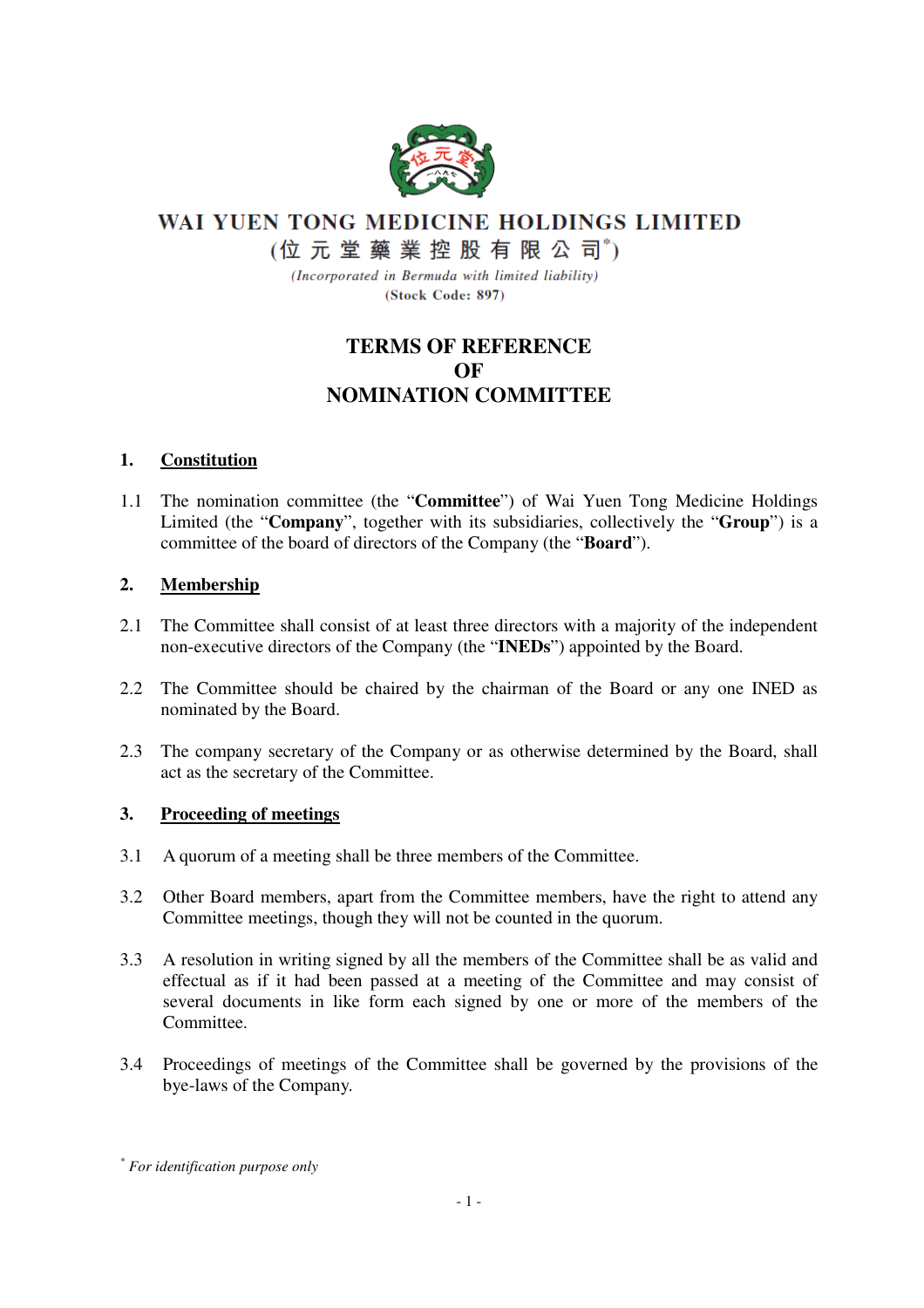### **4. Frequency of meetings**

4.1 The Committee shall meet at least once every year and the Committee members may call any meetings at any time when necessary.

### **5. Authority**

The Committee is authorised by the Board:

- 5.1 to seek any necessary information which is within the Committee's scope of duties from the employees;
- 5.2 to obtain sufficient resources to discharge its duties, including the resources for seeking independent professional advice, and to secure the attendance of outsiders with relevant experience and expertise if it considers necessary;
- 5.3 to determine the policy for the nomination of directors of the Company;
- 5.4 to delegate its authority and duties to sub-committees, or individual members of the Committee, as it deems appropriate;
- 5.5 to do any such things to enable the Committee to discharge its authority and duties conferred on it by the Board; and
- 5.6 to conform to any requirement, direction, and regulation that may from time to time be prescribed by the Board or contained in the constitution of the Company or imposed by legislation.

#### **6. Duties, roles and functions**

- 6.1 The duties of the Committee is:
	- (a) to review the structure, size, composition and diversity (including without limitation, gender, age, cultural and educational background, ethnicity, professional experience, skills, knowledge, independence and length of service) of the Board at least annually and make recommendations to the Board on any proposed changes to complement the Company's corporate strategy;
	- (b) to identify and nominate individuals suitably qualified to become Board members and select or make recommendations to the Board on the selection of individuals nominated for directorships. In identifying suitable individuals, the Committee shall consider individuals on merit against the objective criteria, with due regard for the benefits of diversity on the Board;
	- (c) to assess the independence of INEDs and review the INEDs' annual confirmations on their independence and make disclosure of its review results in the corporate governance report of the Company;